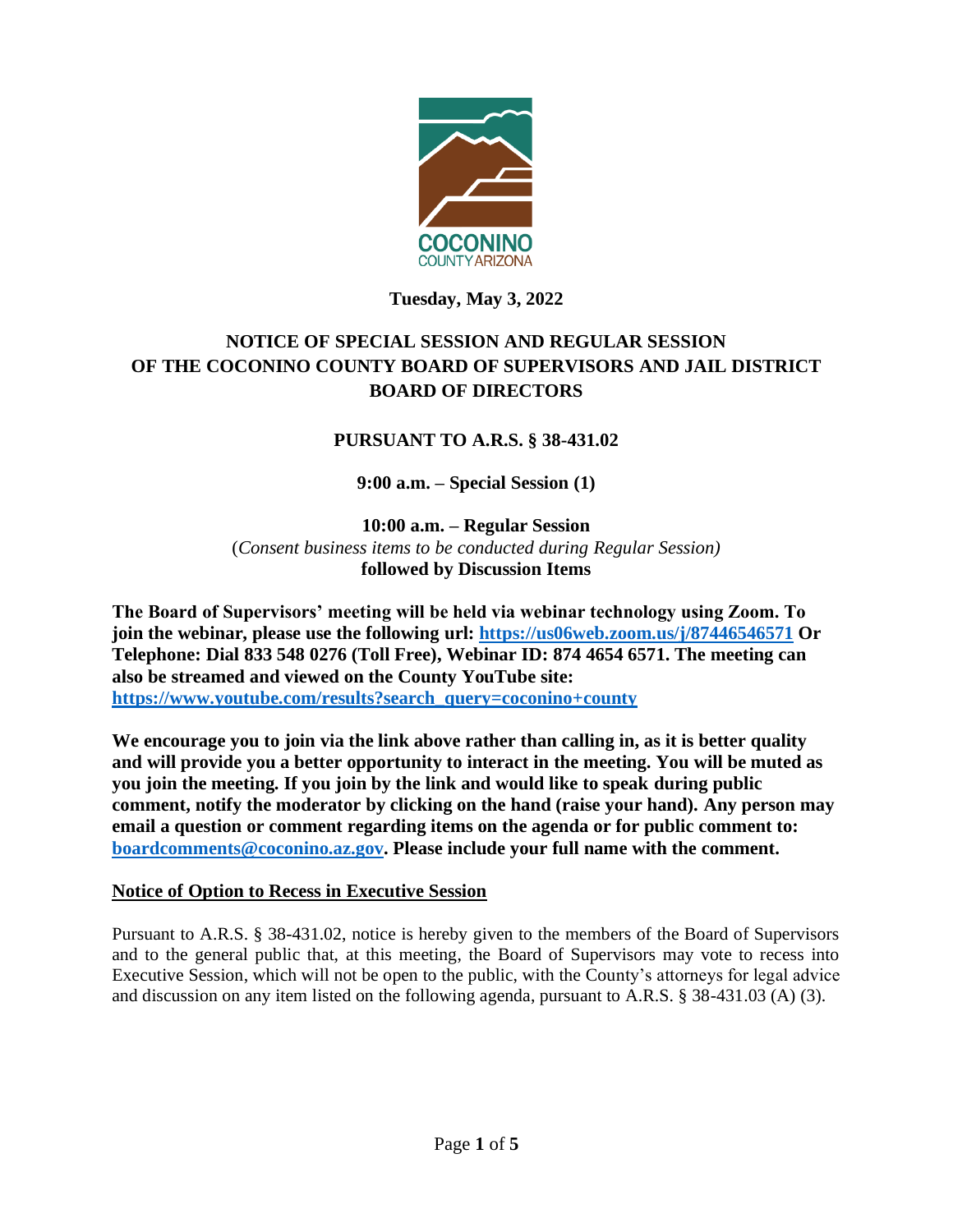### **9:00 a.m. – Special Session (1)**

### **Call to Order:**

#### **Discussion Item:**

1. Update, discussion and possible action or direction regarding the Tunnel Fire. **Emergency Management**

#### **10:00 a.m. – Regular Session**

**The Board of Supervisors' meeting will be held via webinar technology using Zoom. To join the webinar, please use the following url: <https://us06web.zoom.us/j/87446546571> Or Telephone: Dial 833 548 0276 (Toll Free), Webinar ID: 874 4654 6571. The meeting can also be streamed and viewed on the County YouTube site: [https://www.youtube.com/results?search\\_query=coconino+county](https://www.youtube.com/results?search_query=coconino+county)**

**We encourage you to join via the link above rather than calling in, as it is better quality and will provide you a better opportunity to interact in the meeting. You will be muted as you join the meeting. If you join by the link and would like to speak during public comment, notify the moderator by clicking on the hand (raise your hand). Any person may email a question or comment regarding items on the agenda or for public comment to: [boardcomments@coconino.az.gov.](mailto:boardcomments@coconino.az.gov) Please include your full name with the comment.** 

The Board may change the order of the agenda at the time of convening the meeting or at any time during the meeting. Members of the Board of Supervisors will attend the meeting in person, virtually or by telephone. Work sessions and regular meetings are open to the public. Persons with a disability may request a reasonable accommodation by contacting the Clerk of the Board of Supervisors Office at 928-679-7145. Requests should be made as early as possible to allow time to arrange the accommodation.

#### **Notice of Option to Recess in Executive Session**

Pursuant to A.R.S. § 38-431.02, notice is hereby given to the members of the Board of Supervisors and to the general public that, at this meeting, the Board of Supervisors may vote to recess into Executive Session, which will not be open to the public, with the County's attorneys for legal advice and discussion on any item listed on the following agenda, pursuant to A.R.S. § 38-431.03 (A) (3).

#### **Call to the Public for items not on the Agenda**

After the pledge of allegiance, the Chairman will call on members of the public to speak on any item or area of concern not listed on the agenda. Items presented during the Call to the Public portion of the Agenda cannot be acted on by the Board of Supervisors. Individual Supervisors may ask questions of the public, but are prohibited by the Open Meeting law from discussing or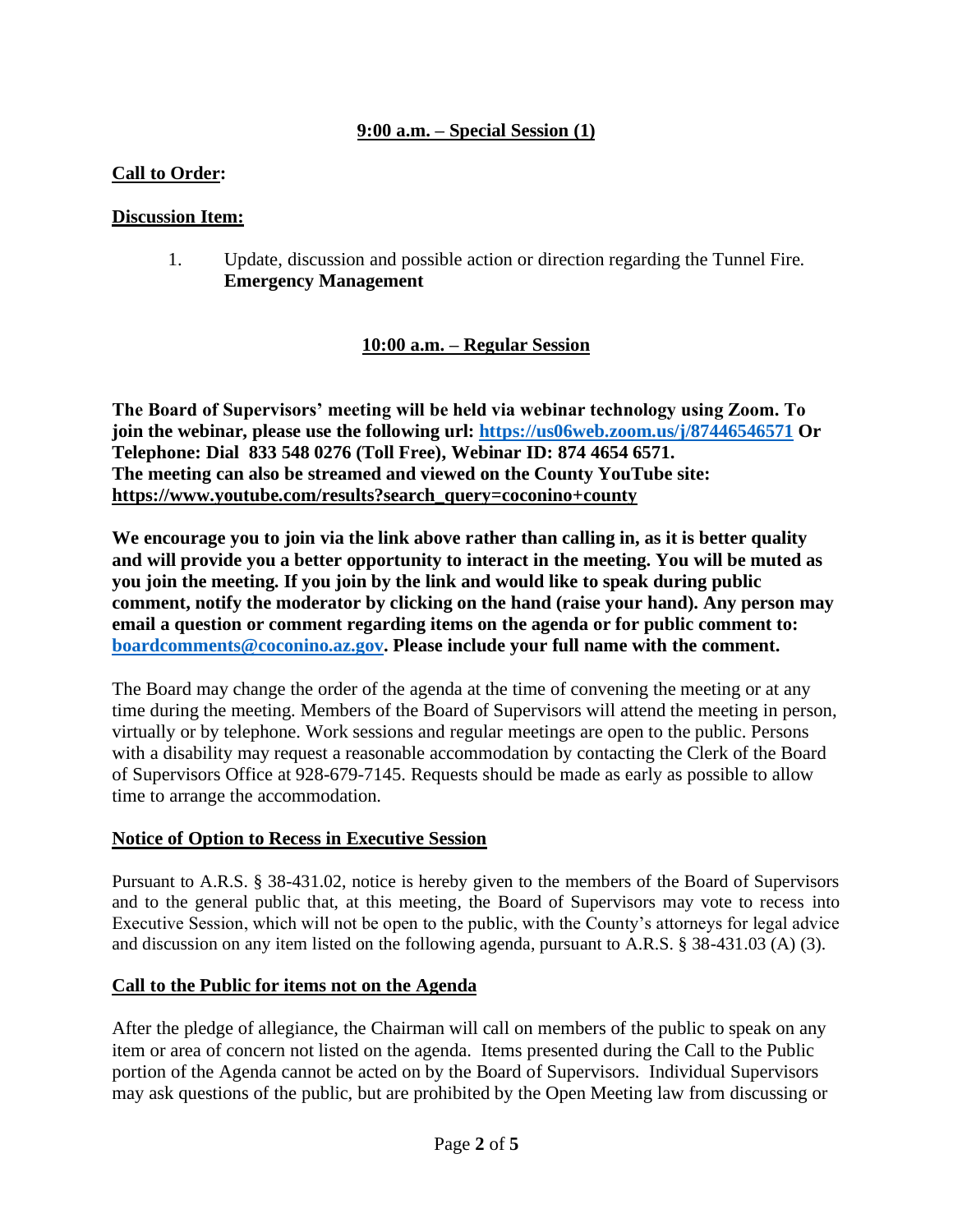considering the item among themselves until the item is officially placed on the Agenda. Individuals are limited in their presentations.

#### **Consent Agenda**

All matters under Consent Agenda are considered by the Board of Supervisors to be routine and will be enacted by a single motion. If discussion is desired on any particular consent item that item will be removed from the consent agenda and will be considered separately.

#### **Call to Order:**

#### **Pledge of Allegiance:**

#### **Call to the Public:**

#### **Board of Supervisors Consent Agenda:**

- 2. Consideration and possible action regarding approval of the minutes from the Board of Supervisors meeting conducted April 15, 2022.
- 3. Consideration and possible action to ratify and/or approve warrants, electronic fund transfers, and other payments as listed on the agenda. An itemized list of the below-numbered claims is filed in the official records of the Coconino County Board of Supervisors.

| Run Date   | Warrant Numbers               | Computer Register Totals |
|------------|-------------------------------|--------------------------|
| 04/21/2022 | $EFT - 15184 - 15269$         | \$1,868,510.87           |
| 04/21/2022 | Checks $-92204313 - 92204410$ | \$587,230.95             |

- 4. Consideration and possible action to approve a budget adjustment from District 4 Community Initiatives account in the amount of \$13,860.37 to Travel and Operations account for FY22 current and upcoming expenses. **Board of Supervisors**
- 5. Consideration and possible action to approve the Fiscal Year 2022 Recovery Court program grants which include the Drug, Gang and Violent and Crime Control Program Grant for a total of \$49,858, the Fill the Gap Grant for a total of \$34,418 and use of partial Local Fill the Gap 5% set-aside fund balance totaling \$352,964. **Courts**
- 6. Consideration and possible action to approve a FY22 budget adjustment in the amount of \$150,000 for expenses incurred because of the Tunnel Fire. **Emergency Management**
- 7. Consideration and possible action to approve Resolution 2022-21, allowing Health and Human Services Director/Chief Health Officer to submit projects for consideration in Arizona's 2023 Highway Safety Plan, and submit all Coconino County Health and Human Services-related grant application documents and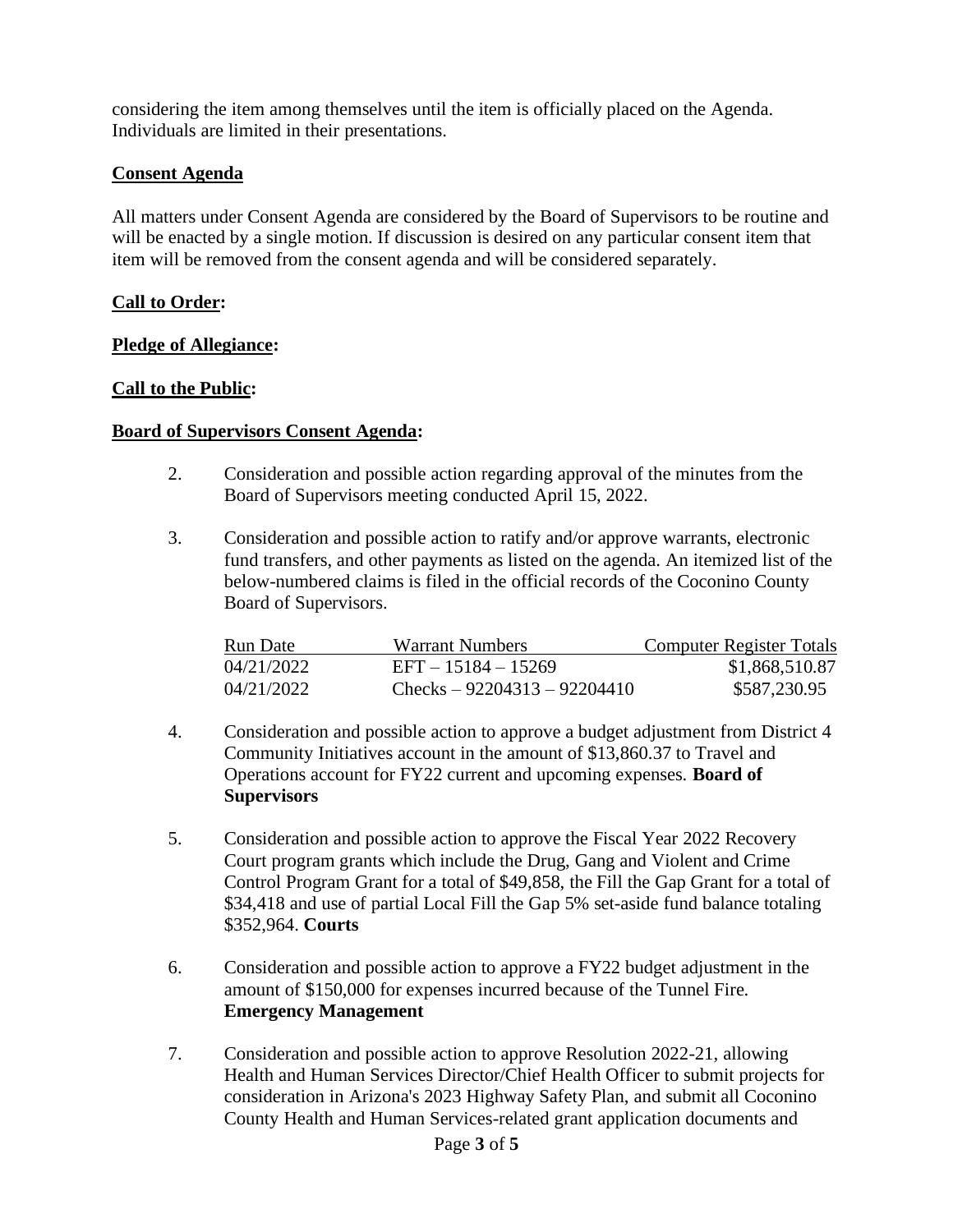conduct all CCHHS-related negotiations with the Arizona Governor's Office of Highway Safety (GOHS) for the period March 1, 2022 to September 30, 2022. **Health and Human Services**

- 8. Consideration and possible action to approve the purchase and installation of backup and recovery software/hardware solution from Hye Tech Network & Security Solutions LLC, for a total cost of up to \$269,000, and requesting 50% of the total cost of up to \$134,500, for a three-year term approval, and corresponding budget adjustment to transfer funding into the Information Technology budget. **Information Technology**
- 9. Consideration and possible action to approve the renewal of Cisco products under an Enterprise Agreement (EA), used to maintain Information Technology's operations and security platform, per 1GPA 21-02PV-05, for a total cost of \$331,619.05 with a five-year commitment paying \$66,323.81 annually and approval for staff to sign the enterprise agreement. **Information Technology**
- 10. Consideration and possible action to appoint Timothy Pettry to the Coconino County Parks and Recreation Commission representing District 2 for a term commencing May 5, 2022 through May 4, 2028. **Parks and Recreation**
- 11. Consideration and possible action to approve a budget adjustment and six limited appointment FTEs, and accept the Arizona Department of Education grant award - Elementary and Secondary School Emergency Relief (ARP ESSER III/Building Resilient Youth in Schools II), in the amount of \$4,818,513, for a grant period from 04/06/2022 - 09/30/2024. **Superintendent of Schools**

## *The Board will resolve as the Jail District Board of Directors*

## **Jail District Consent Agenda:**

12. Consideration and possible action to approve the purchase and installation of backup and recovery software/hardware solution from Hye Tech Network & Security Solutions LLC, for a total cost of up to \$269,000, with up to \$134,500 paid for by the Jail District utilizing 1GPA Contract 16-11PV-09, and associated budget adjustment. **Jail District**

## *The Board will resolve as the Board of Supervisors.*

#### **Discussion and Possible Action Items:**

- 13. Discussion, update and possible direction to staff regarding state and federal legislative priorities; legislative and administrative update. **Public Affairs**
- 14. Discussion, review and possible direction regarding the Board of Supervisors planning calendar. **County Manager**